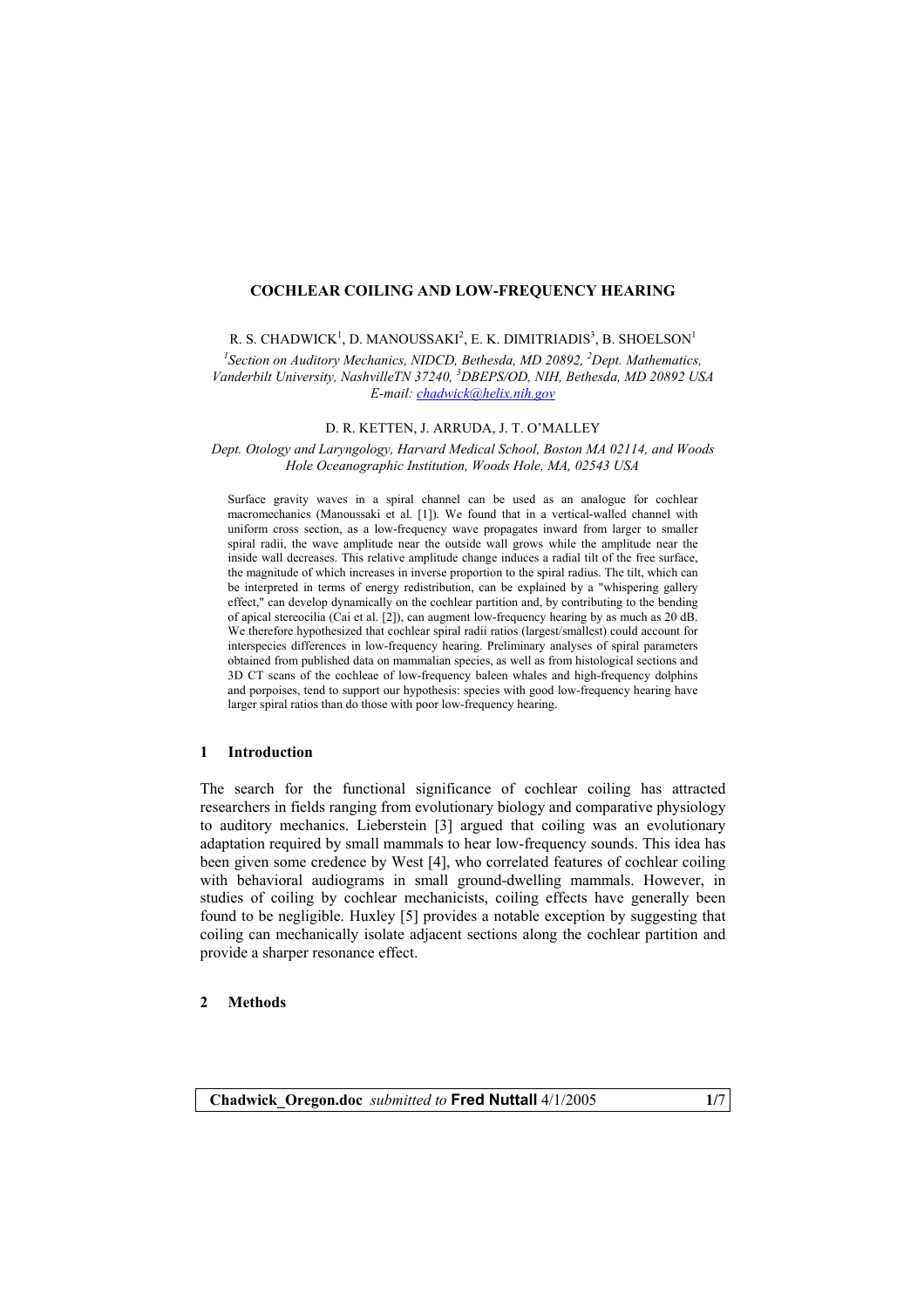# *2.1 Cochlear macromechanics*

In Manoussaki et al. [1] we used the WKB method to study the propagation of surface gravity waves in a spiral vertical-walled channel of uniform cross section, so as to isolate the effect of curvature. We show that there is an analogy between surface gravity waves and the classical impedance formulation of cochlear mechanics when we neglect damping of both the surface gravity waves and the cochlear partition, since they have different dependencies on frequency. We restrict the frequency to be below the lowest characteristic frequency in the cochlear impedance model to enable the modeled cochlear wave to reach the apex. In the channel all waves will reach the apex; however, we must restrict input frequencies to values sufficiently low to suppress higher-order modes across the width of the channel. Under these conditions  $\rho g$  (fluid density times gravity) plays the role of spring *K* and mass *M* on the cochlear partition, such that  $\rho g = (K - M\omega^2)/2$ . In this context the factor of 1/2 arises because of the reduction of two fluid layers in the cochlear model to one in the channel.

# *2.2 Ray Tracing*

We simulated a spiral channel in which the paths of surface waves are represented by rays. The vertical sidewalls are modeled as ideal mirrors; that is, impinging rays undergo specular reflection at an angle equal to the angle of incidence relative to the normal to the sidewall. We calculated the paths of 100 equally spaced rays entering the outer turn of the channel, tangent to the walls. The rays are traced as they propagate toward the innermost point of the spiral, where the deviation from a uniform distribution gives a measure of energy-density redistribution across the channel.

## *2.3 Histology*

Ears were fixed in 10% neutral buffered formalin and decalcified in 0.27 M ethylene-diamine-tetra-acetate (EDTA) containing 1% formalin. After decalcification, specimens were dehydrated in a graded series of ethanols from 50% through 100%, embedded in celloidin, and hardened. The celloidin-embedded tissue blocks were sectioned at 20 microns, and every tenth section was stained with hematoxylin and eosin and mounted on sealed glass slides for examination by light microscopy.

# *2.4 CT scans*

Fresh, frozen, or formalin-fixed ears were examined using a Siemens Volume Zoom Helical CT scanner. Scan data were obtained at 0.5- to 1-mm increments with an ultra-high bone protocol and imaged at 0.1-mm slice thicknesses in coronal and transaxial planes. Three-dimensional views of the inner ear membranous labyrinth and associated neural canals were obtained by segmenting related X-ray attenuations.

**Chadwick\_Oregon.doc** *submitted to* **Fred Nuttall** 4/1/2005 **2/**7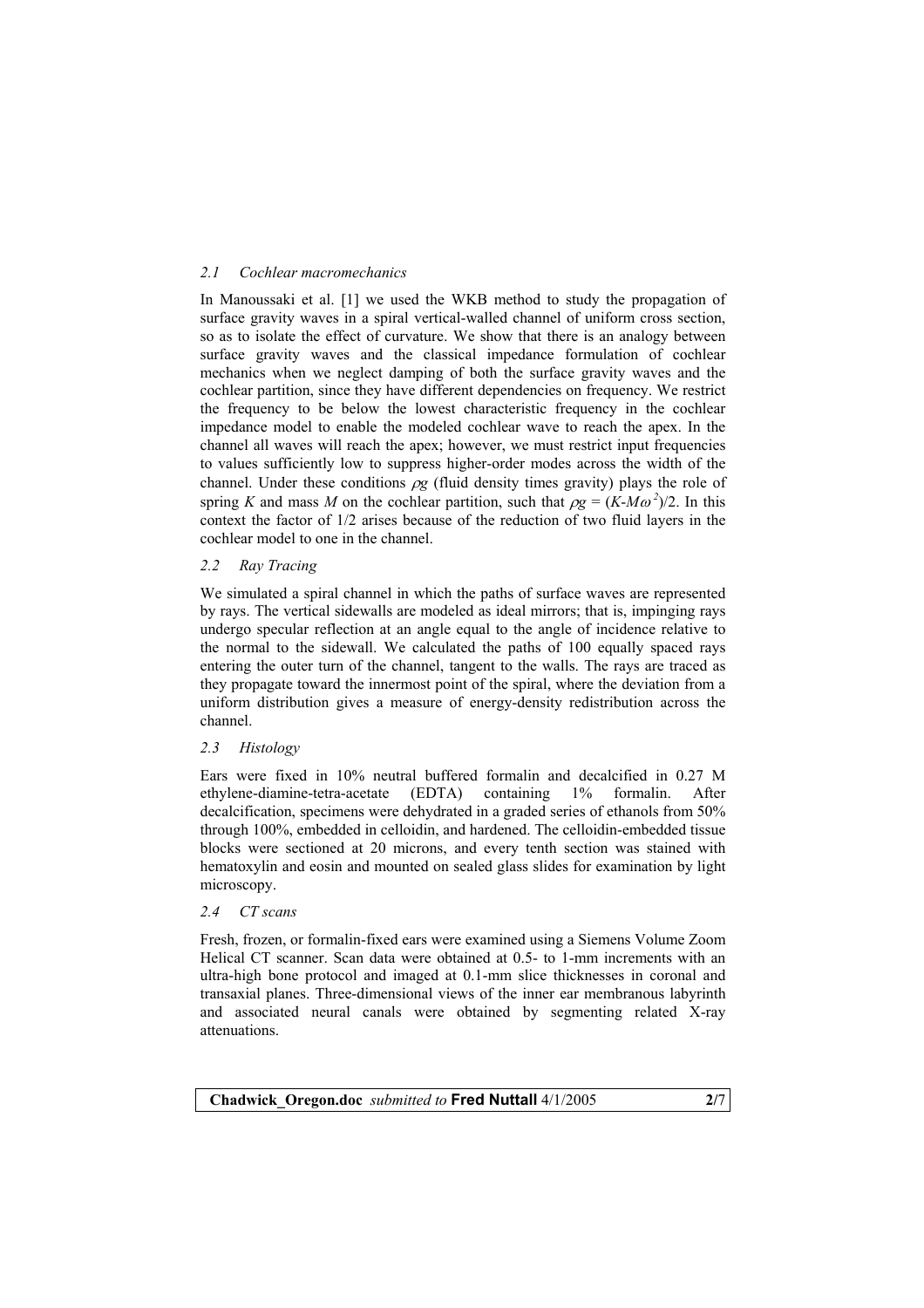### *2.5 Spiral parameters*

The calculation of the ratio of maximum to minimum radii of a cochlea is very sensitive to the location of its center. To facilitate comparisons across species, it is necessary to establish an objective, repeatable method for determining the mathematical center of the cochlear spiral. Using mid-modiolar CT sections to estimate the basilar membrane (BM) position relative to the scalae media-vestibuli margins, we first traced and extracted the *x-y-* coordinates of the border of the BM on a top orthogonal image of the 3D CT scan. We made an initial guess of the center by fitting a circle to a small number of points at the spiral apex, and used this guess as the center of a grid of coordinates generated to represent possible best-fit centers. For each point in this grid, we computed *R* and  $\theta$  along the length of the traced curve, and we fit the data to a nonlinear spiral model of the form

# $R(\theta) = R_0 \left( \exp(-\beta \theta) - a\theta - b\theta^2 \right)$ .

The mean squared error was determined for each fit, and the grid point that minimized the error was selected as the computational center. The estimated BM location curve and the computed center were then overlaid on the image of the cochlea, from which we determined the ratio of the maximum and minimum distances to the best-fit center.

### **Results**

#### *3.1 Cochlear macromechanics: surface gravity-wave analogue*

In a straight channel, or in one of constant curvature, we expect waves to propagate uniformly without change. However, Manoussaki et al. [1] found a surprising result when the channel has non-uniform curvature: for waves propagating in a direction of increasing curvature (decreasing radius of curvature), the amplitude on the outside wall amplifies, while the amplitude on the inside wall decreases. This results in an increasing radial tilt of the free surface (Fig.1). Thus the increase in curvature seems to induce a passive mechanical amplification of tilt while preserving the constancy of energy flow along the cross section of the channel or cochlear duct. Manoussaki et al. [1] found a simple relation that quantifies the radial tilt:  $\Delta \eta \propto I/R_m$ , where the difference in wave amplitude on the outside and inside walls is  $\Delta \eta$ , and  $R_m$  is the distance from the center of the spiral to the midline of the channel or cochlear partition. Thus if  $R_m$  decreases by a factor of 10 from base to apex, as it does in some species (Table 1), the tilt increases by a factor of ten. If this tilt is a signal that can be sensed by the neurosensory cells in the cochlear partition, curvature in this species could account for a passive amplification of 20 dB. In a separate study of the effect of curvature on cochlear micromechanics, Cai et al. [2] showed that the tilt effect persists in a model with structural elements in the organ

**Chadwick\_Oregon.doc** *submitted to* **Fred Nuttall** 4/1/2005 **3/**7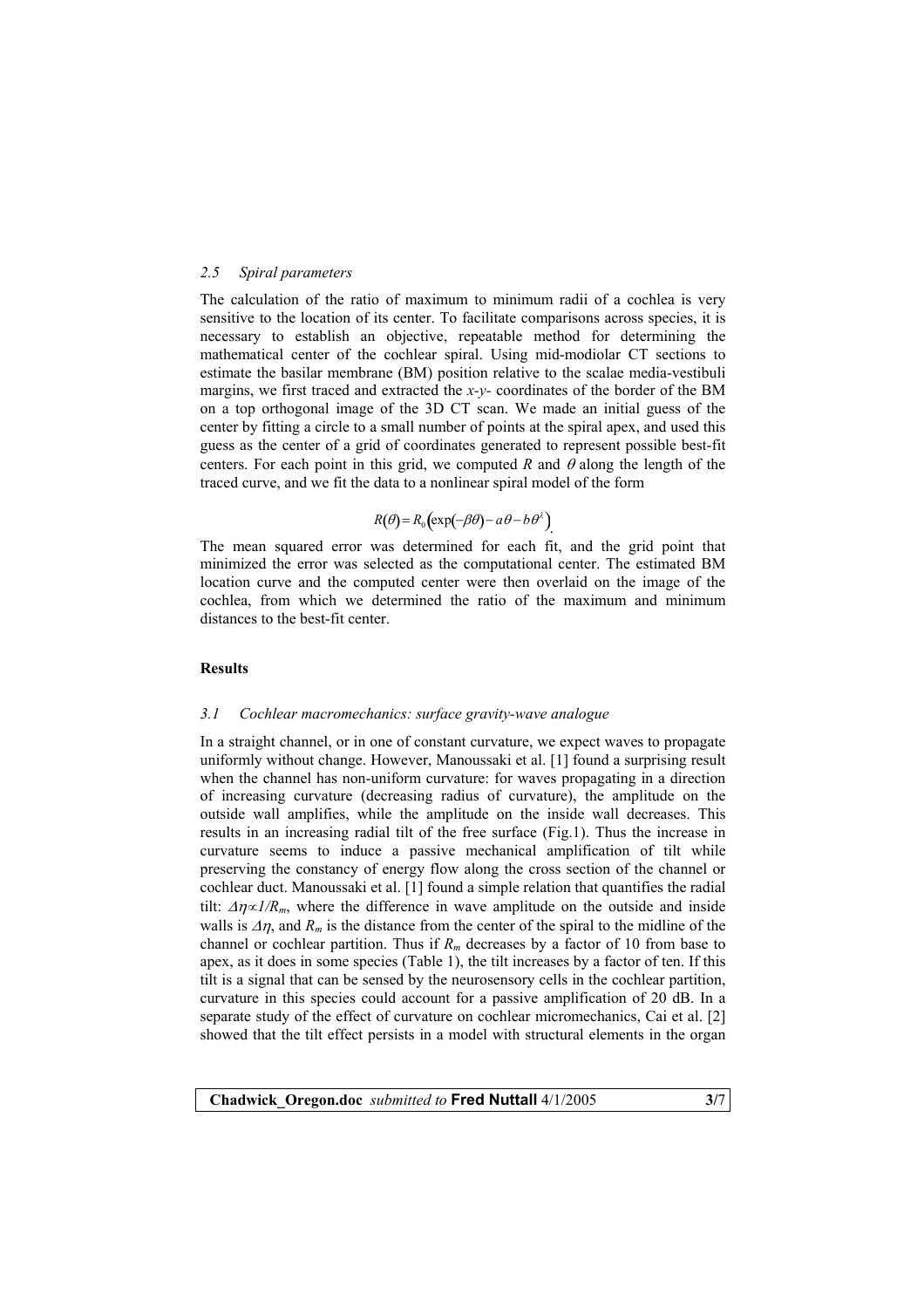of Corti and a circular cross section: curvature significantly improves the shearing efficiency of apical outer hair cell stereocilia bundles. These results lead us to the hypothesis that cochlear curvature improves low-frequency hearing sensitivity, and that mammalian species with good low-frequency hearing should have higher maximum/minimum spiral radii ratios than those with poor low-frequency hearing sensitivity.



Figure 1. Radial tilt of the wave amplitude. On the left, the the wave amplitude is shown for the spiral channel. On the right the same is shown graphically in a straight box to illustrate the amplification of tilt more clearly. The outside wall is denoted by  $r_w = 0.5$ , and the inside wall is at  $r_w = -0.5$ . The wave enters the channel at  $r_m = 25$ , and travels inward to  $r_m = 3.7$ .

# *3.2 Mechanism of radial tilt: the whispering gallery effect*

What then is a simple, intuitive explanation of both the free surface tilt and its amplification as the wave propagates towards the spiral center? Concerning first the tilt itself, we can adopt the geometric optics argument that Rayleigh [6] used to explain the phenomenon of the Whispering Gallery in London's St. Paul's Cathedral, where whispers travel large distances along a curved wall. Rayleigh showed that a pencil of rays emanating from a source toward a nearby concave boundary, would, after any number of reflections, be confined near the boundary. In other words, disturbances tend to cling to a concave boundary. The same line of reasoning can be used to demonstrate that disturbances are dispersed by a convex boundary. In the present problem of surface gravity waves propagating in a curved, vertical-walled channel, the concave boundary is the outer wall, the convex boundary is the inner wall, and the source of disturbances is the walls themselves. Any redistribution of rays shows the redistribution of energy density across the channel. Wave energy density is related to wave amplitude, so that wave energy redistribution results in a radial tilt of the free surface, increasing from inside to the outside (Manoussaki et al. [1]). This is illustrated in the geometric ray tracing of Fig. 2, in which rays entering the channel at the outer opening (arrows) cling to the outer wall as they propagate to the center.

**Chadwick\_Oregon.doc** *submitted to* **Fred Nuttall** 4/1/2005 **4/**7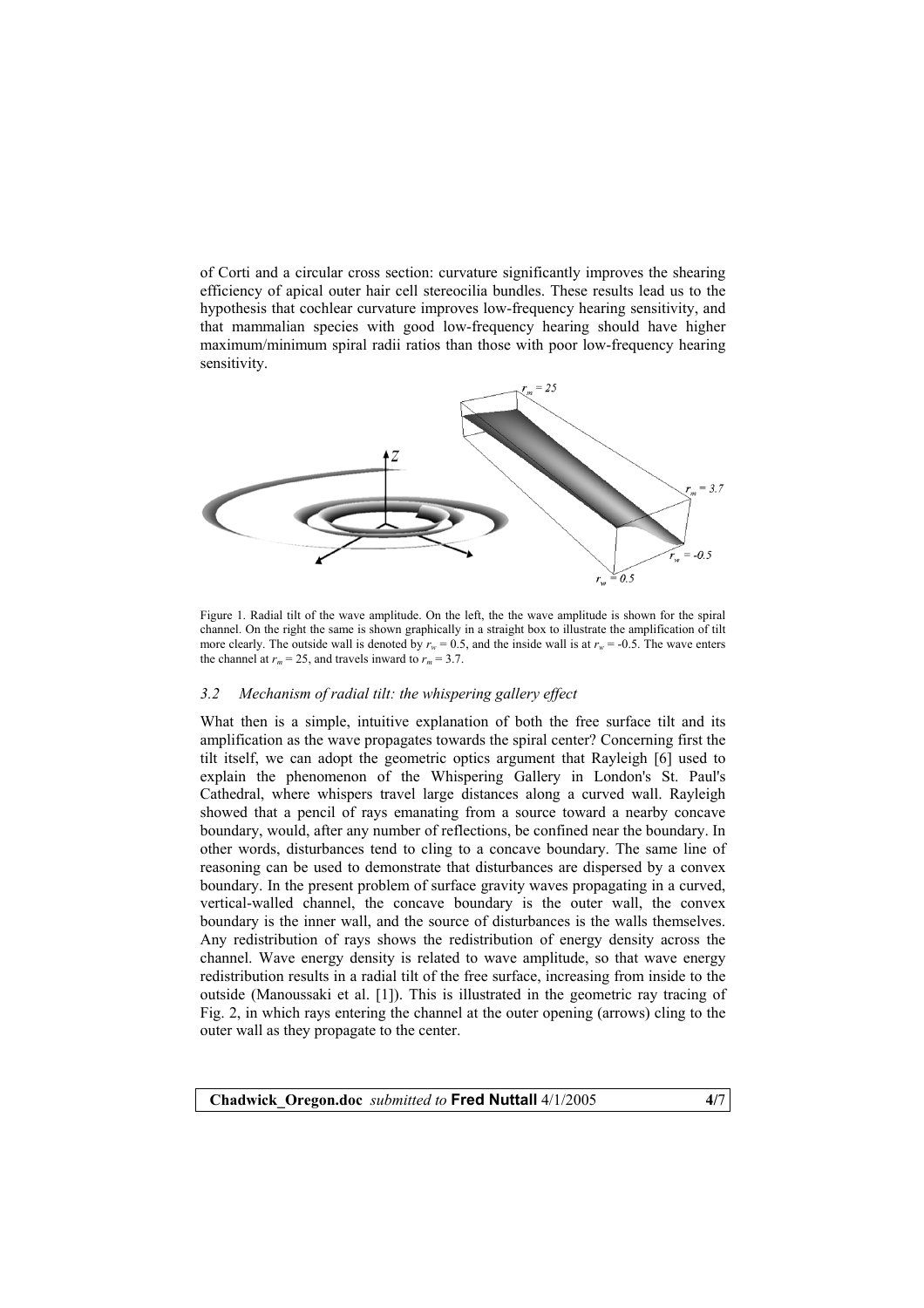

Figure 2. Ray tracing analysis shows that spiral walls redistribute rays toward the outer wall at the center of the spiral. This illustrates the whispering gallery effect.

# *3.3 Analyses of cochlear spirals for different species*

Table 1. Radii ratios and low-frequency thresholds. Spiral center estimated from inner turn of von Békésy's cochlear partition spiral diagrams [7]. Low-frequency hearing thresholds are from West [4].

| species   | man | cow      | elephant             | guinea pig | rat | mouse |
|-----------|-----|----------|----------------------|------------|-----|-------|
| Rmax/Rmin | 10  | ◡        | $\ddot{\phantom{0}}$ | −          | 4.1 | 4.0   |
| Hz        | 30  | oc<br>∠∪ |                      | 40         | 400 | 800   |

Table 2. Radii ratios and low-frequency thresholds for some marine mammals. Spiral centers were estimated from complete spiral fits to Ketten's basilar membrane spiral diagrams that were reconstructed from histological sections [8]. Low-frequency hearing thresholds are from Ketten [8].

| species   | humpback whale | bottlenose dolphin | harbor porpoise |
|-----------|----------------|--------------------|-----------------|
| Rmax/Rmin | 8.3            | ن د                |                 |
| Hz        | Ωſ             | 200                | 500             |

Table 3. Radii ratios and low-frequency thresholds for some marine mammals. Spiral centers were estimated from spiral fits to curves estimating the location of the basilar membrane on the orthogonal projections of the CT scans based on mid-modiolar CT sections. Low-frequency hearing thresholds are from Ketten [8].

| species           | blue  | Northern | bottlenose | harbor porpoise |
|-------------------|-------|----------|------------|-----------------|
|                   | whale | right    | dolphin    |                 |
| $Rmax/Rmin$   4.8 |       | Ω<br>0.1 | 5.0        | 4.1             |
| Hz                | 1 ^   |          | 200        | 500             |

**Chadwick\_Oregon.doc** *submitted to* **Fred Nuttall** 4/1/2005 **5/**7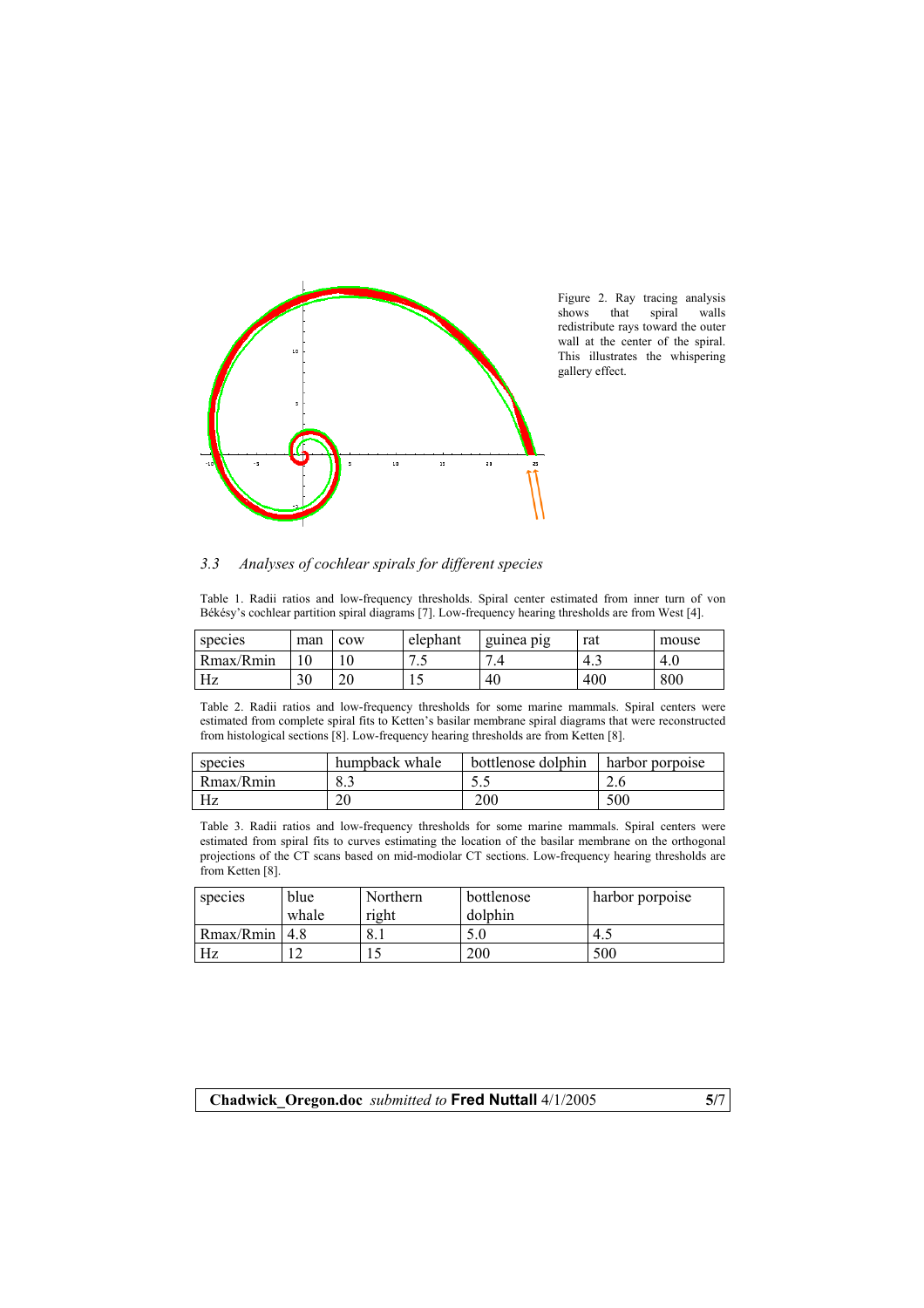

Figure 3. Top orthogonal projections of CT scans. Upper left, blue whale; upper right, Northern right whale; lower left, bottlenose dolphin; lower right, harbor porpoise. Estimated BM location from midmodiolar sections (yellow curve); best-fit spiral center (red dot). Radii ratios are given in Table 3.



Figure 4. Semi-log plot of Rmax/Rmin vs low–frequency hearing threshold.

**Chadwick\_Oregon.doc** *submitted to* **Fred Nuttall** 4/1/2005 **6/**7